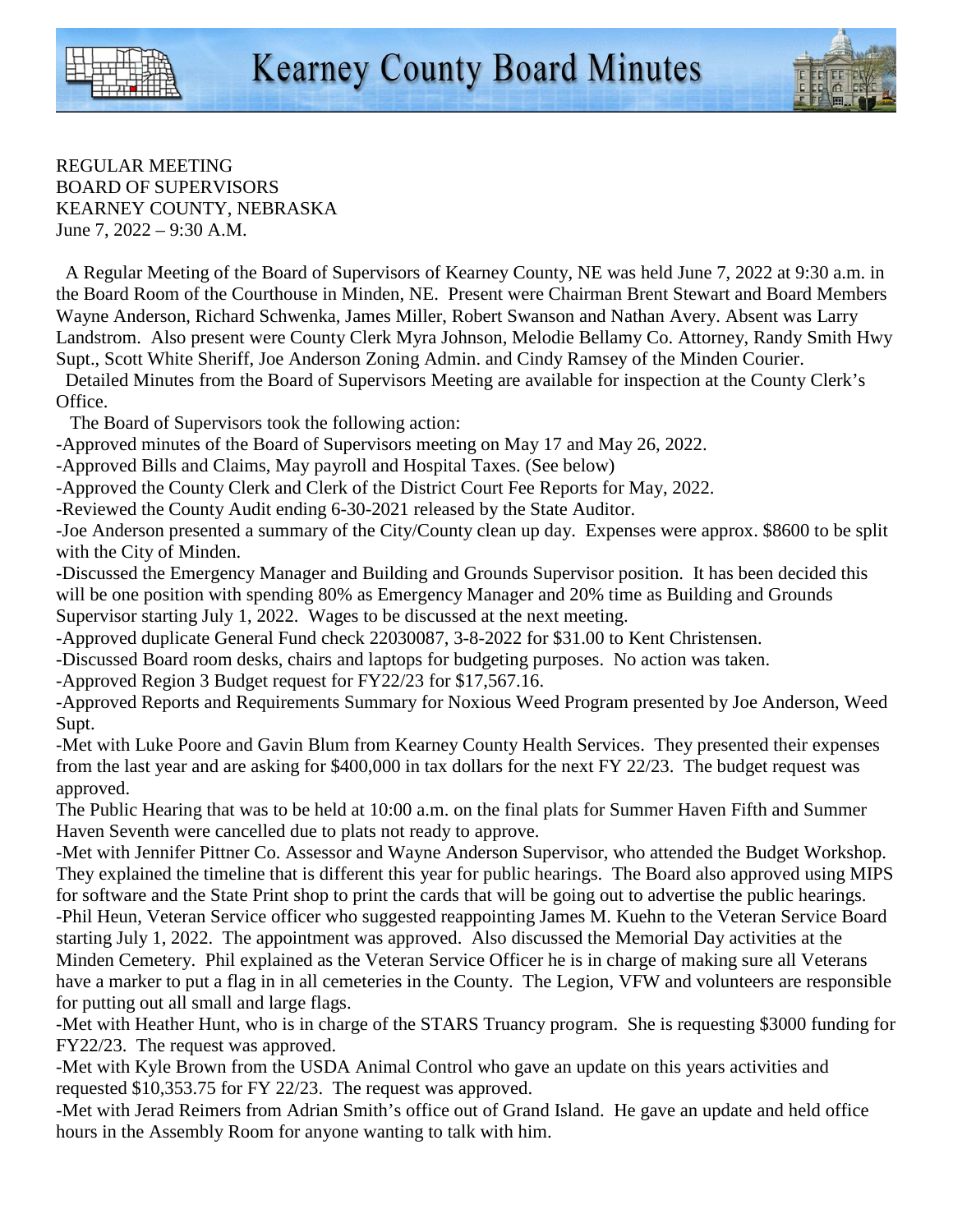

-Met with Randy Smith concerning mowing contracts for Free Mission, Garden Plains and Keene cemeteries. Contracts were approved with Dallas Erickson of E & E Turf from Hildreth, NE to mow Garden Plains and Keene Cemeteries for 2022 and Tracy Donley to mow the Free Mission Cemetery for 2022. -Adjourned the Board of Supervisors meeting at 12:55 p.m.

> /s/ Brent Stewart, Chairman Kearney County Board of Supervisors

ATTEST:

/s/ Myra Johnson Kearney County Clerk

|                                      | <b>GENERAL FUND</b>  |              |
|--------------------------------------|----------------------|--------------|
| Kearney Co. Payroll                  | May 2022             | \$191,758.46 |
| A-1 Refrig. Htg $\&$ A/C             | Rep.                 | 563.97       |
| Joe Anderson, Weed Supt.             | Cell Ph.             | 30.00        |
| Melodie Bellamy, Co. Atty            | Zoom Sub/Cell Ph.    | 188.14       |
| 3N's Inc Bill's Plbg                 | Sv.                  | 70.17        |
| <b>Black Hills Energy</b>            | Ut.                  | 328.03       |
| Budget Hearing & A/C, Inc.           | Sv.                  | 683.96       |
| Carpenter & Skalka Ct Rept. Inc.     | Sv.                  | 353.70       |
| Jan Carter dba Carter Elec. & Supply | Sv.                  | 161.65       |
| Charm-Tex, Inc.                      | Su.                  | 180.74       |
| Chesterman Co.                       | Soda                 | 48.00        |
| City of Minden                       | Ut.                  | 1,306.92     |
| Clerk of the Dist. Ct Kearney Co.    | Sv.                  | 35.00        |
| Comm. Action Ptnsp. of Mid-NE        | Senlow Bus           | 1,190.00     |
| Dawson Co. Court                     | Fees                 | 4.25         |
| Dewald, Deaver, L'Heureux PC LLO     | Sv.                  | 1,670.74     |
| Eletech, Inc.                        | Elev. Mnt.           | 187.60       |
| Marsha E. Fangmeyer                  | Sv.                  | 2,223.00     |
| First Concord Benefits Group, L.L.C. | Self-fund Ded.       | 925.88       |
| First Concord Benefits Group, L.L.C. | Fees                 | 10.00        |
| Tana M. Fye Henry, Fye Law Office    | Sv.                  | 493.43       |
| Google Inc.                          | Sv.                  | 303.46       |
| Great Plains Comm., Inc.             | Sv.                  | 1,002.47     |
| <b>GWorks</b>                        | Fee/Assessor         | 11,830.00    |
| Rhonda Herrick, Ext. Educ.           | Mil. $/Su$ .         | 736.88       |
| <b>Hometown Leasing</b>              | Leases               | 124.10       |
| Johnson Landscape, Inc.              | Mulch                | 1,125.00     |
| Myra Johnson, Co. Clerk              | Norton               | 112.86       |
| Justice Data Solutions Inc.          | Su.                  | 2,800.00     |
| Kearney Co. Court                    | Sv.                  | 152.00       |
| Kearney Co. Health Serv.             | Sv.                  | 183.93       |
| Kearney Co. Rd & Bdge Fund           | <b>Cash Transfer</b> | 63,578.00    |
| Kearney Co. Rd Dept.                 | Weed Fuel            | 180.07       |
| Kearney Co. Sheriff's Fund           | Fees                 | 298.03       |
| Kearney Hub                          | Subs.                | 426.19       |
| Lieske, Lieske & Ensz PC LLO         | Sv.                  | 1,199.50     |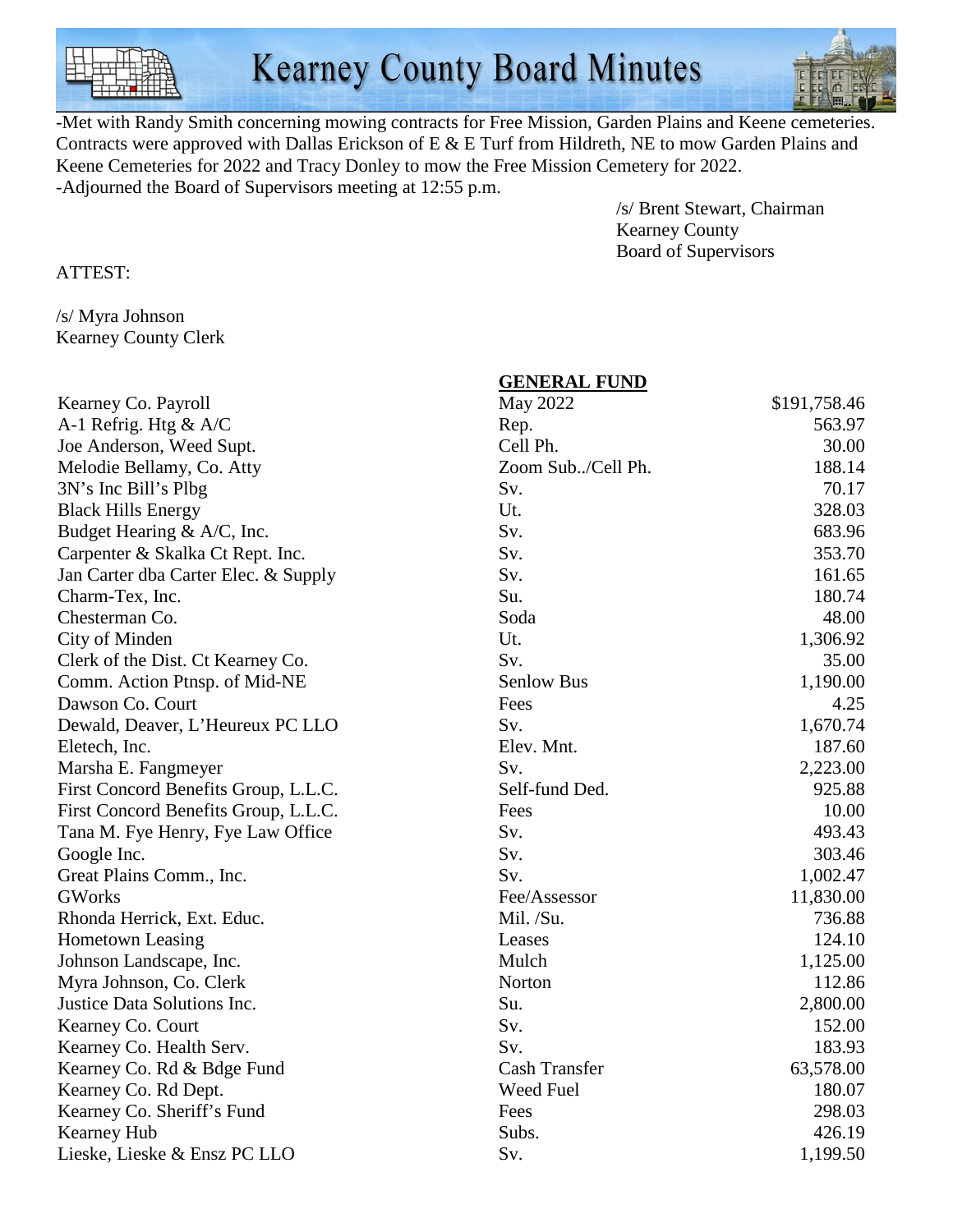|--|

## **Kearney County Board Minutes**

| Craig Lupkes, Bldg. and Grds                         | Su.                      |              | 42.78        |
|------------------------------------------------------|--------------------------|--------------|--------------|
| Madison Natl. Life                                   | Ins.                     |              | 863.64       |
| Mason's Supermarket                                  | Su.                      |              | 82.84        |
| McCann-Carpenter Dental Clinic                       | Sv.                      |              | 112.00       |
| Bryan McQuay, Dep. Co. Atty                          | Cell Ph.                 |              | 20.00        |
| Medicopy                                             | Sv.                      |              | 28.50        |
| Mid-Amer. Res. Chem.                                 | Su.                      |              | 130.08       |
| Miller Signs, Inc.                                   | Su.                      |              | 450.00       |
| Jennifer Miller, Sheriff Sec.                        | Su.                      |              | 58.48        |
| Minden Courier                                       | Publ.                    |              | 409.51       |
| Minden Exch. Bank and Trust Co. - ACH                | Fees                     |              | 20.95        |
| Minden Hdwe                                          | Su.                      |              | 302.06       |
| Minden Lawn and Sprkler, LLC                         | Sv.                      |              | 315.00       |
| Minden Lbr & Concrete Co.                            | Su.                      |              | 6.99         |
| Minden Office Supply                                 | Su.                      |              | 962.79       |
| <b>Minden Public Schools</b>                         | Supt.'s Ctrt.            |              | 3,967.73     |
| MIPS Inc.                                            | Sv.                      |              | 2,812.62     |
| NE Assoc. of Co. Ext. Bds                            | Dues                     |              | 50.00        |
| NE Assoc. of Co. Officials                           | Regis.                   |              | 100.00       |
| NE Assoc. of Co. Clks, Reg. of Deeds and Elec. Comm. | Regis.                   |              | 125.00       |
| Officesupply.com                                     | Su.                      |              | 281.74       |
| Pedley Drug Store                                    | Su.                      |              | 50.45        |
| Platte Valley Comm.                                  | Sv.                      |              | 270.00       |
| Presto-X                                             | Ext.                     |              | 73.45        |
| Quill Corp.                                          | Su.                      |              | 82.99        |
| RR Donnelley Co.                                     | Su.                      |              | 99.05        |
| S.A.F.E. Ctr                                         | 21/22 Fdg                |              | 2,500.00     |
| Stephen G. Shearer dba SGS Innovations               | Sv.                      |              | 135.00       |
| <b>South Central Rope Rescue</b>                     | Dues                     |              | 125.00       |
| Thomas Stewart, Atty. at Law                         | Sv.                      |              | 1,254.00     |
| U S Postal Serv.                                     | PO Box Rent              |              | 580.00       |
| U S Treas. Int. Rev. Serv.                           | $2nd$ Qtr Fed Excise Tax |              | 109.06       |
| Verizon                                              | Sv.                      |              | 420.95       |
| Scott K. White, Co. Sheriff                          | Pts.                     |              | 138.15       |
| Woodward's Disp. Serv., Inc.                         | Sv.                      |              | 4,405.90     |
| Ziemba Roofing Co.                                   | Sv.                      |              | 237.00       |
|                                                      |                          | <b>TOTAL</b> | \$308,089.84 |

## **ROAD AND BRIDGE FUND**

| Kearney Co. Payroll                   | May 2022       | \$85,766.12 |
|---------------------------------------|----------------|-------------|
| Aurora Coop Elev. Co.                 | Fuel           | 25,410.76   |
| <b>Black Hills Energy</b>             | Ut.            | 130.82      |
| <b>Buffalo County Hwy. Dept.</b>      | Paving Project | 210,718.06  |
| Carquest/Landmark Impl.               | Pts            | 1,254.05    |
| City of Minden                        | Ut.            | 68.82       |
| <b>Filter Care</b>                    | Sv.            | 66.80       |
| <b>First Concord Benefits Grp LLC</b> | Self-fund Ded. | 1,643.91    |
| Grayson Tool Co.                      | Su.            | 577.92      |
| Great Plains Comm., Inc.              | Sv.            | 133.39      |
|                                       |                |             |